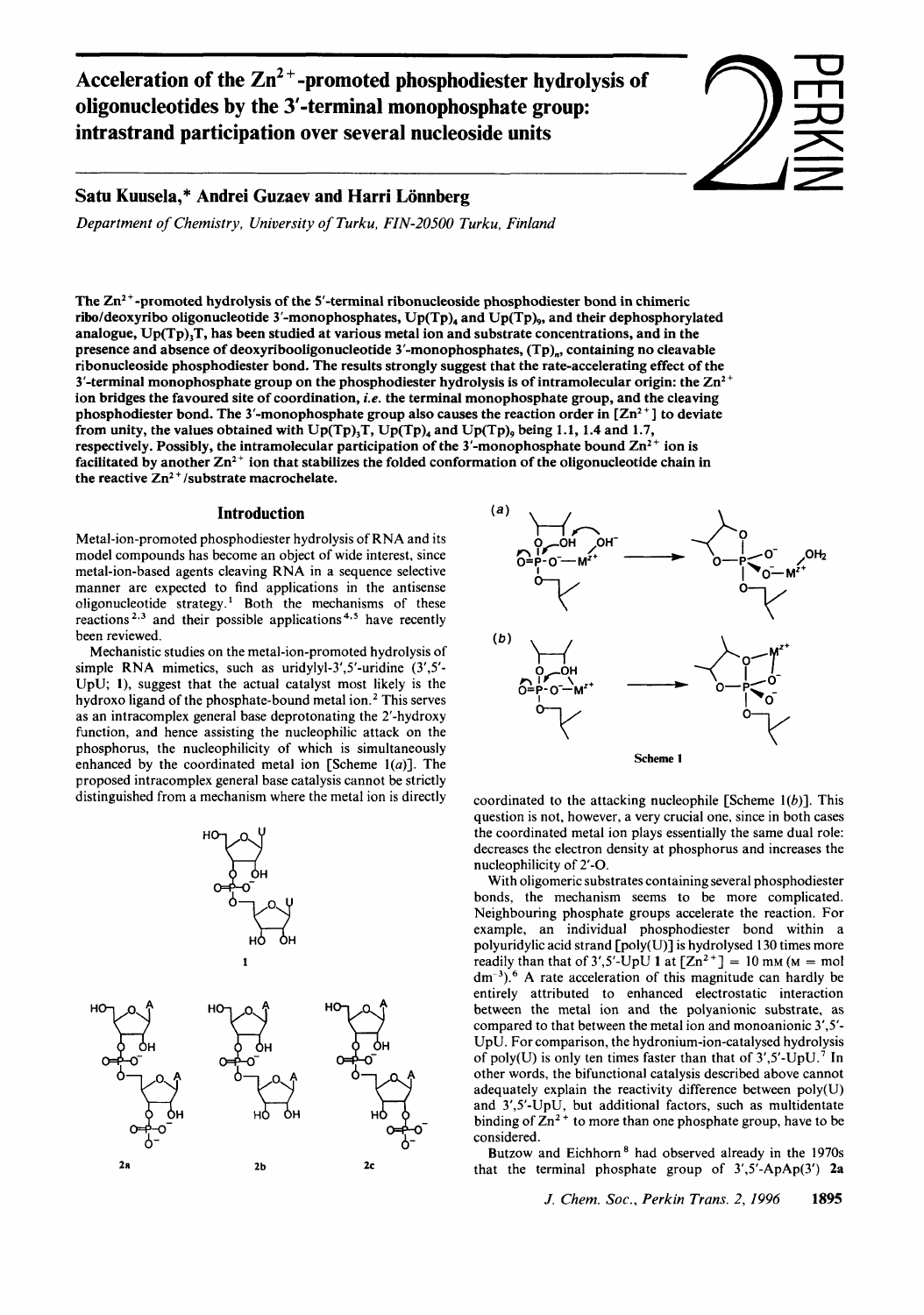



enhances the hydrolysis of the phosphodiester bond: the phosphodiester bond of  $2a$  is hydrolysed by  $Zn^{2+}$  ions two orders of magnitude faster than that of 3',5'-ApA **2b.** This finding has later been verified by several groups.<sup>9-12</sup> It was also shown that the 2'-phosphate group of 3',5'-ApAp(2') **2c** results in only a modest rate enhancement.<sup>8</sup> Our previous studies <sup>13</sup> on trimeric substrates **3a,b** also corroborated the rate-accelerating effect of the 3'-monophosphate group, and revealed that the hydrolysis of both of the phosphodiester bonds of **3a** are almost equally accelerated. Furthermore, it was observed that although the 2'-monophosphate group of **3b** does not accelerate the cleavage of the adjacent phosphodiester bond (the 3' terminal bond *b),* it enhances the hydrolysis of the next linkage (the 5'-terminal bond *a)* as efficiently as the 3'-monophosphate group. Subsequent studies were carried out with chimeric ribo/deoxyribo oligonucleotides **5,** *6* containing one hydrolysable ribonucleoside 3'-phosphodiester bond (c) and an increasing number  $(n = 1-7)$  of hydrolytically stable deoxyribonucleoside bonds *(d).* The results obtained showed that introduction of additional phosphodiester bonds *(d)* accelerates the cleavage of the ribonucleoside bond  $(c)$  by one order of magnitude, and the presence of a 3'-monophosphate function still results in an extra rate-enhancement. The latter acceleration seems to be 20-fold when the total number of phosphodiester bonds is one and four-fold when it is nine. In other words, rather surprisingly the rate-accelerating effect of the terminal monophosphate function seemed to extend over several nucleoside units.

**1896** *J. Chem. Soc., Perkin Trans. 2,1996* 

Table 1 Pseudo-first-order rate constants for the Zn<sup>2+</sup>-promoted **hydrolysis of the ribonucleoside phosphodiester bond in chimeric**  ribo/deoxyribo oligonucleotides in the absence and presence of additional oligodeoxyribonucleotides.  $[Zn^2^+] = 10$  mm, pH 5.5 with

| P=0                                                                 | υH                      | FILE ES OUTIEI, $I = 0.1$ M with NaCiO <sub>4</sub> , $I = 333.2$ N                                                                                     |                                                                    |                                                                                           |
|---------------------------------------------------------------------|-------------------------|---------------------------------------------------------------------------------------------------------------------------------------------------------|--------------------------------------------------------------------|-------------------------------------------------------------------------------------------|
| о-                                                                  | $O=PP-O$<br>a<br>0.     | Substrate ( $conc/\mu$ M)                                                                                                                               | Oligodeoxyribonucleotide<br>$(conc/\mu M)$                         | $k/10^{-5}$ s <sup>-1</sup>                                                               |
| ОН<br>$-0$ -P=0                                                     | ОН<br>$O = P - O$<br>Ω. | Up(Tp) <sub>4</sub> (20)<br>$Up(Tp)_{4} (22)$<br>$Up(Tp)_{4}(22)$<br>$Up(Tp)$ <sub>3</sub> T (55)<br>$Up(Tp)_{3}T(80)$                                  | None<br>$(Tp)$ , (82)<br>$(Tp)$ , (154)<br>None<br>$(Tp)_{4}(370)$ | $4.4 \pm 0.1$<br>$4.83 \pm 0.08$<br>$4.9 \pm 0.1$<br>$0.191 \pm 0.007$<br>$0.21 \pm 0.02$ |
| он<br>но<br><sup>−</sup> 0−P=0<br>$\Omega = P - \Omega$<br>$\sim$ - |                         | <sup>a</sup> HEPES/HEPESNa 0.1/0.005 m; the pH at 333.2 K was calculated by<br>using the known temperature dependence of the buffer acid. <sup>15</sup> |                                                                    |                                                                                           |

**using the known temperature dependence of the buffer acid.<sup>15</sup><br>= O** 

Evidently, the terminal monophosphate group offers a good dianionic binding site for  $Zn^{2+}$ , and hence accelerates the hydrolysis.<sup>†</sup> The question that still remains is whether this effect is transmitted in an intramolecular or intermolecular manner. The intramolecular mode involves the coordination of the metal ion to the terminal monophosphate group and one phosphodiester bond of the same molecule [Scheme  $2(a)$ ]. In



the intermolecular mode the metal ion is bound to the terminal monophosphate group of one molecule, and simultaneously to a phosphodiester bond of another molecule [Scheme  $2(b)$ ]. Both modes may involve additional metal ions that play a structural role by reducing the electrostatic repulsion between the negatively charged phosphodiester bonds. The present paper is aimed at distinguishing between the intra- and intermolecular modes of participation of the 3'-terminal monophosphate group by using the  $Zn^2$ <sup>+</sup>-promoted cleavage of chimeric ribo/deoxyribo oligonucleotides as a model reaction. Moreover, the composition of the reactive  $Zn^{2+}/$ substrate complex is elucidated by kinetic measurements.

#### **Results and discussion**

Hydrolysis of chimeric ribo/deoxyribo oligonucleotide Up(Tp), **4** and its 3'-dephosphorylated analogue Up(Tp),T *(6)* were followed by HPLC in large excess of  $\text{Zn}^2$ <sup>+</sup> ions ([oligomer] = 20  $\mu$ M,  $[Zn^{2+}] = 10$  mM,  $pH = 5.5$ ,  $T = 333.2$  K,  $I = 0.1$  M). With both compounds, the 5'-terminal uridine 3'-phosphodiester bond (bond  $c$ ) was cleaved releasing uridine  $2^{\prime}, 3^{\prime}$ -cyclic monophosphate (2',3'-cUMP; **7),** which was subsequently hydrolysed to a mixture of uridine 2'- and 3'-monophosphates (2'- and 3'-UMP; **9** and **8).** No sign of hydrolysis of the thymidine 3'-phosphodiester bonds (bond *6)* could be observed (Scheme 3). As reported previously,<sup>13</sup> the 3'-phosphorylated oligomer **5** was cleaved more than 20 times as quickly as its 3' hydroxy analogue *6* (Table 1). The disappearance of both *5* and *6* obeyed first-order kinetics. This, as such, suggests that the reactive species contains only one substrate molecule. One

 $\dagger$  The  $pK_a$  of the 3'-terminal monophosphate group may be estimated to **be 5.7 and the logarithmic stability constant** for **the 1** : **1 complex of**   $\text{Zn}^{2+}$  with the dianionic ligand 2.7.<sup>16</sup> Accordingly,  $\text{Zn}^{2+}$  efficiently **competes with proton for the phosphate dianion under experimental conditions.**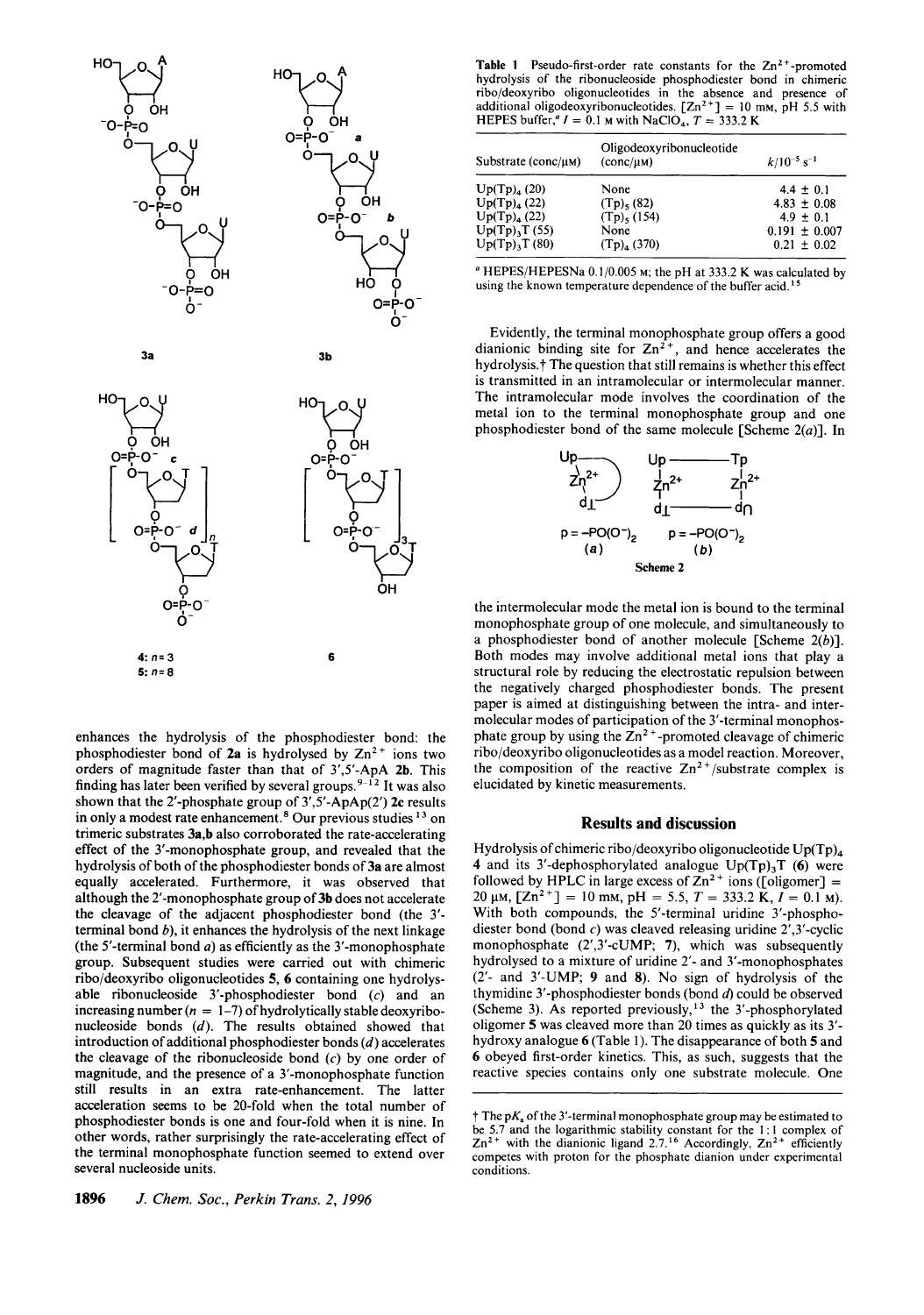

may argue, however, that the cleaved tail,  $(Tp)_4$ , may take the place of  $Up(Tp)_4$  in a bimolecular  $Zn^{2+}/substrate$  complex [Scheme *2(b)],* and hence the observed first-order kinetics would not be a sufficient piece of evidence for the intramolecular mode of participation of the 3'-phosphate group. To eliminate this possibility the following experiments were carried out.

First, the rate constant for the hydrolysis of Up(Tp),T *6* was determined in excess of  $(Tp)_{4}$  (10;  $n = 3$ ). As seen from Table 1, the presence of  $(Tp)_4$  in up to five-fold excess did not accelerate the  $\text{Zn}^2$ <sup>+</sup>-promoted hydrolysis of Up(Tp)<sub>3</sub>T. In other words, a terminal monophosphate group, when not present in the same oligomer as the cleavable uridine phosphodiester bond, could not accelerate the hydrolysis. This argues against the intermolecular participation of the monophosphate group, but as formation of a bimolecular complex depicted in Scheme *2(b)*  may be favoured by the presence of a monophosphate group in both molecules involved, further experiments were carried out.

Secondly, the rate constant for the hydrolysis of  $Up(Tp)<sub>4</sub>$  and  $Up(Tp)$ <sub>9</sub> were measured at various initial substrate concentrations,  $20-200 \mu M$ . As seen from Fig. 1, the hydrolysis rate is almost independent of the substrate concentration, or is perhaps slightly decreased with the increasing substrate concentration. In the large excess of  $\text{Zn}^2$ <sup>+</sup> ions employed, the mole fraction of the bimolecular complex [Scheme *2(b)]* may be expected to increase with increasing total concentration of the oligomeric ligand, independently of how many metal ions are involved in the complex formation. Accordingly, the hydrolysis rate should increase with increasing oligomer concentration, if the reactive species were of the type depicted in Scheme *2(b).*  Since this is not the case, the 3'-terminal monophosphate group in all likelihood accelerates the cleavage of the *5'*  terminal uridine phosphodiester bond intramolecularly [Scheme *2(a)].* In fact, the hydrolysis appears to be slightly retarded at high oligomer concentrations. Accordingly, one might speculate that under such conditions interchain bridging of oligomeric substrates by  $Zn^{2+}$  ions starts to play a role, and this binding mode is rate retarding compared to the intrachain bridging. Consistent with these conclusions, addition of  $(Tp)$ , to the reaction mixture of  $Up(Tp)_4$  did not accelerate the hydrolysis, as is clearly seen from the rate constants listed in Table 1.



**Fig. 1** The effect of substrate concentration on the Zn<sup>2+</sup>-promoted **hydrolysis** of **the ribonucleoside phosphodiester bond in chimeric ribo/deoxyribo oligonucleotides. The pseudo-first-order rate constants**  were obtained at pH 5.5 adjusted with a HEPES buffer,  $I(NaClO<sub>4</sub>)$  0.1 **M,**  $T = 333.2$  **K.** Notation:  $Up(Tp)_4$  at  $[Zn^{2+}] = 20$  mm (.)  $\text{Up(Tp)}_4$  at  $\text{[Zn}^{2+}\text{]} = 10 \text{ mm } (\bigcirc), \text{Up(Tp)}_9$  at  $\text{[Zn}^{2+}\text{]} = 10 \text{ mm } (\bigcirc)$  and  $\text{Up(Tp)}_3\text{T}$  at  $\text{[Zn}^{2+}\text{]} = 10 \text{ mm } (\bigcirc).$ 

As mentioned above, the intramolecular participation of the 3'-monophosphate group in the hydrolysis of the 5'-terminal uridine phosphodiester bond requires that the oligonucleotide is significantly folded; otherwise an interaction between groups that are several nucleotide units apart seems improbable. This kind of folded stucture may be expected to be stabilized by metal ions that bridge between the negatively charged phosphodiester bonds. To learn more about the importance of this stabilization, the reaction order in  $[\text{Zn}^2]$  was determined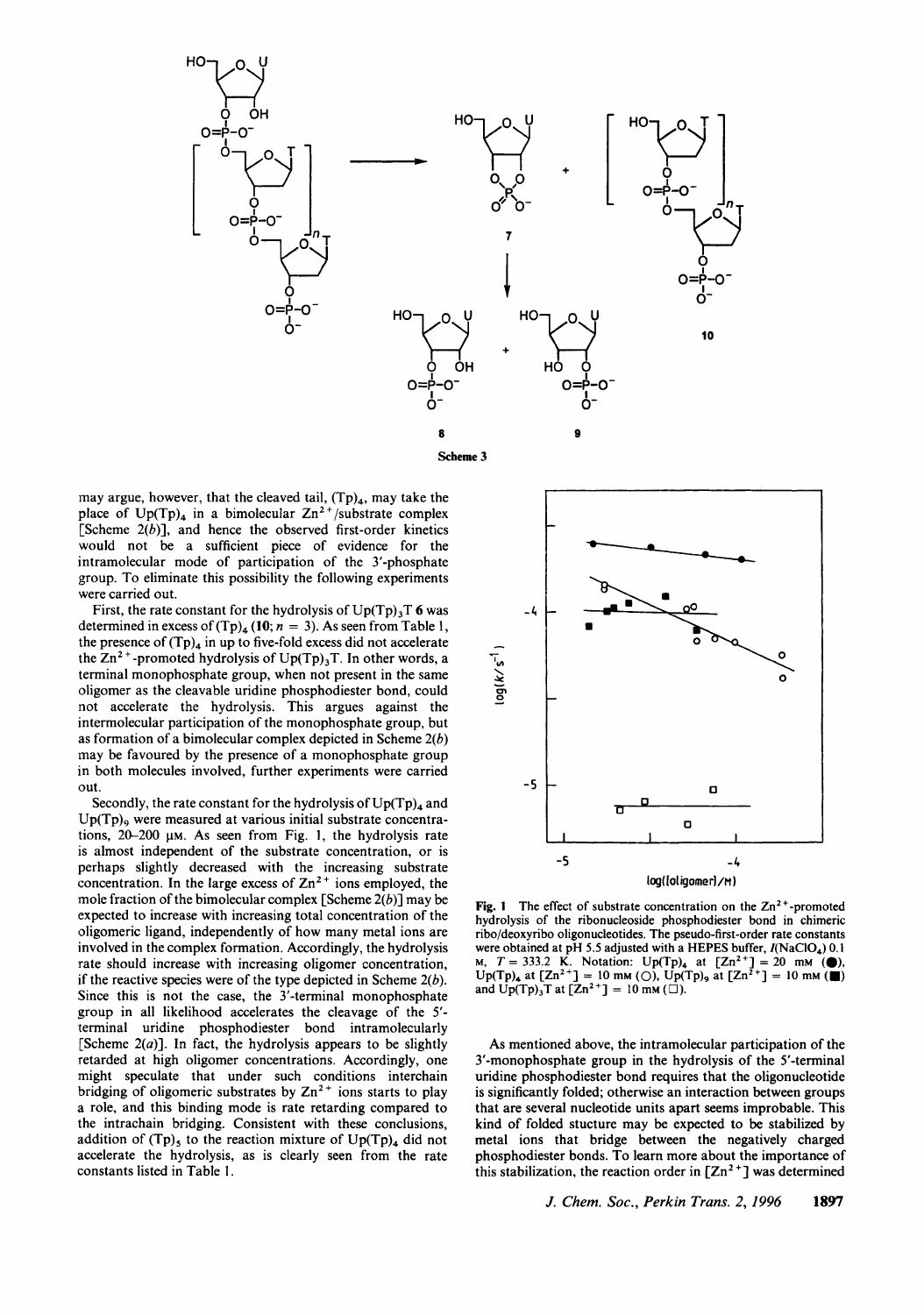

Fig. 2 The effect of the concentration of  $Zn^{2+}$  on the hydrolysis of the ribonucleoside phosphodiester bond in chimeric ribo/deoxyribo oligonucleotides. The pseudo-first-order rate constants were obtained at pH 5.5 adjusted with a HEPES buffer,  $I(NaClO<sub>4</sub>)$  0.1 m,  $T = 333.2$ **K.** Notation:  $Up(Tp)_4$  ( $\bigcirc$ ),  $Up(Tp)_9$  ( $\bigcirc$ ) and  $Up(Tp)_3T$  ( $\square$ ).

for the hydrolysis of  $Up(Tp)_{3}T$ ,  $Up(Tp)_{4}$  and  $Up(Tp)_{9}$  at 0.3  $mm < [Zn^{2+1}] < 30$  mm  $(I = 0.1$  M), keeping the initial concentration of the oligomeric substrate constant. The results obtained are shown in Fig. **2.** As shown, the hydrolysis of Up(Tp),T, bearing no monophosphate group at the 3' terminus, exhibits first-order dependence on  $[Zn^2^+]$ , analogously to the hydrolysis of the isolated phosphodiester bond of  $3'$ ,5'-UpU.<sup>14</sup> In contrast, the hydrolysis of both 3'-phosphorylated oligomers is more than first order in the metal ion concentration:  $1.42 \pm 0.05$  with  $Up(Tp)<sub>A</sub>$  and  $1.7 \pm 0.2$  with  $Up(Tp)_{9}$ . In other words, the rate-accelerating effect of the 3'monophosphate group becomes more marked at high metal ion concentrations, and the susceptibility of the acceleration to the metal ion concentration rises on increasing the distance between the monophosphate group and the cleavable phosphodiester bond.  $Up(Tp)$ , T, having no 3'-terminal monophosphate group, is also hydrolysed more quickly than 3',5'-UpU, and the acceleration probably results from didentate binding of  $Zn^2$ to the substrate. However, now the rate-accelerating effect of additional phosphodiester bonds is independent of the metal ion concentration; the reaction order in  $[Zn^2^+]$  is unity as with 3',5'-UpU. In this case the didentate coordination, which enhances binding of  $Zn^{2+}$  to the scissile bond, takes place at two adjacent phosphodiester bonds (one of which is the cleavable one). There is no reason to believe that didentate binding of  $Zn^{2+}$  to the cleavable bond and any of the phosphodiester bonds further within the chain would be as favourable. Accordingly, no special chain-folding is needed to obtain the reactive  $Zn^{2+}$ -oligomer complex, and hence its formation is not enhanced by additional metal ions. With Up(Tp)<sub>4</sub> and Up(Tp)<sub>9</sub>, the preferred site of co-ordination, *viz.* the monophosphate group, is situated several nucleoside units away from the cleavable bond. Accordingly, simultaneous binding of a  $Zn^{2+}$  ion to this site and the cleavable ribonucleoside phosphodiester bond may be facilitated by another metal ion (or metal ions), which reduces the electrostatic repulsion between the noncleavable deoxyribonucleoside phosphodiester bonds, and hence stabilizes the folded conformation. This is reflected in the reaction kinetics as positive deviation from first-order dependence on  $[ $2n^2$ ]<sup>+</sup>$ . This

kind of conformational stabilization by extra metal ions becomes more important with increasing chain length, and hence  $Up(Tp)_{9}$  exhibits a higher reaction order in  $[Zn^{2+}]$  than  $Up(Tp)<sub>4</sub>$ . It is worth noting that the  $Zn<sup>2+</sup>$ -promoted hydrolysis of poly(U), proceeding in all likelihood *via* intermediary formation of oligoribonucleotide **2'-** and 3'-monophosphates, also shows a positive deviation from first-order dependence on  $[Zn^{2+}]$ , the reaction order being 1.2.<sup>6</sup> When this value was determined, the reaction was followed until 20% of all phosphodiester bonds were cleaved. Accordingly, the chain length varies during a kinetic run, being on average five at the end of the measurement. Furthermore, one should bear in mind that the first bond ruptures must proceed without participation of the terminal monophosphate functions. Accordingly, the relatively small positive deviation from first-order dependence on  $[Zn^2]$  does not contradict the higher values of reaction order obtained with  $Up(Tp)<sub>n</sub>$ .

In summary, the results of the present study strongly suggest that the previously reported  $13$  rate-accelerating effect of a terminal 3'-monophosphate group on the metal-ion-promoted phosphodiester hydrolysis of RNA oligomers is intramolecular in origin. The terminal monophosphate group offers a good binding site for the metal ion, and the same metal ion simultaneously interacts with the cleaving phosphodiester bond, in spite of the fact that these two binding sites may be situated several nucleoside units apart. The folding of the oligonucleotide chain that enables such a binding mode is enhanced by additional metal ions.

## **Experimental**

# **Materials**

The oligonucleotides employed in the kinetic measurements, *viz.*  $Up(Tp)_{3}T$  **6**,  $Up(Tp)_{4}$  **4**,  $Up(Tp)_{9}$  **(5)**,  $(Tp)_{4}$  **(10**; *n* = 3) and  $(Tp)$ <sub>5</sub> (10;  $n = 4$ ), were synthesized by the phosphoramidite approach on solid support as described previously.<sup>13</sup> Uridine monophosphates **(7-9)** used as reference compounds were commercial products of Sigma. All the other reagents were of analytical grade.

## **Kinetic measurements**

The kinetic experiments were performed at 333.2 **K.** The temperature was adjusted with a water bath and kept constant within 0.1 **K.** The reactions were carried out in tightly stoppered tubes. The pH of the reaction solutions was adjusted with HEPES buffer (HEPES/HEPESNa 0.1/0.005 **M)** and the ionic strength with NaClO<sub>4</sub>. The  $pK_a$  of the buffer acid was extrapolated to 333.2 K by the known temperature dependence.<sup>15</sup> The reported  $pH$  values are the calculated ones, but in several cases the pH was checked at 333.2 **K** by a direct measurement before and after a kinetic run. The substrate was added as a concentrated aqueous solution.

Aliquots of 0.5 ml were withdrawn at suitable intervals, and their compositions were analysed by HLPC, monitoring the formation of uridine 2',3'-cyclic monophosphate **7.**  Moreover, it was checked that the  $(Tp)$ <sub>n</sub> or  $(Tp)$ <sub>n</sub>T oligomers were not hydrolysed under the reaction conditions. The reactions were followed for about two halflives. The separations were carried out on a Hypersil RP-18 (250  $\times$  4  $mm, 5 \mu m$ ) column, using a mixture of acetonitrile and acetic acid buffer (0.1 M, pH 4.3, containing 0.1 M NH<sub>4</sub>Cl) as an eluent. The initial oligomer concentrations were determined as follows. The first aliquot of every kinetic run was treated with a mixture of phosphodiesterase I and alkaline phosphatase to release the 5'-terminal uridine nucleotide as uridine. The aliquot treated with the enzyme mixture was left to stand for several hours to ensure that the digestion was complete, and then analysed by HPLC as described above. The area of the signal observed was converted to concentration